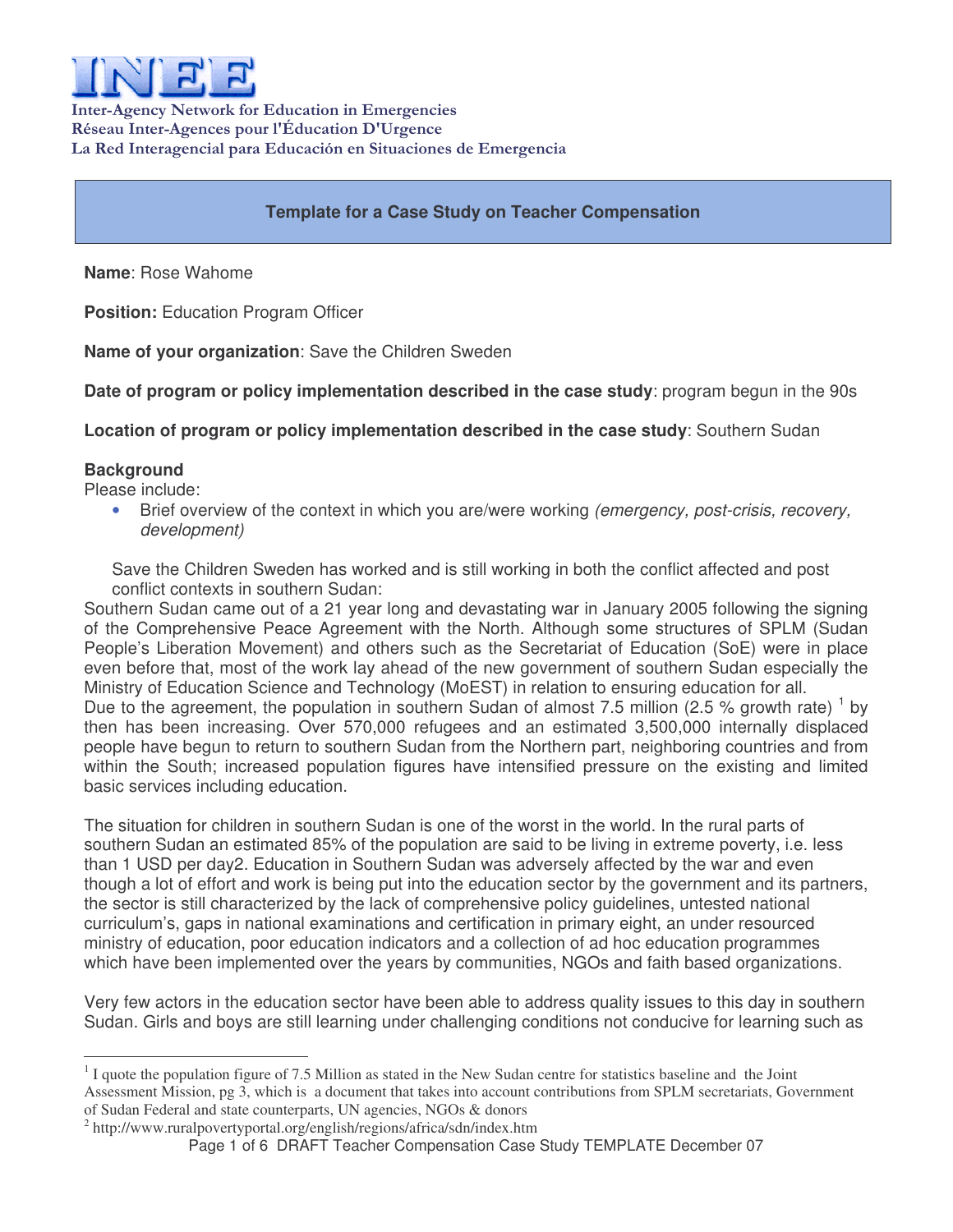under trees, grass thatched schools, lacking water and latrines, taught by an understaffed, under trained, and for a long time a teaching force lacking the most basic teaching and learning materials hence the quality indicators in education are far from being achieved and even though this calls for a multi facet approach, several interventions are already in place; training teachers on content and child friendly methodology, provision of southern Sudan context school textbooks among others. Girls and boys rely on the teachers' notes not withstanding the fact that majority of the teachers have had very limited training if any and have no textbooks to assist during personal study times and in cases where the school based textbooks are available they are shared and hence not easy to have a book all the time.

Education services are under resourced and have been almost exclusively dependent on outside funding especially because the government allocation of today – which came in only after the CPA - is used in payment of salaries for education personnel who worked on voluntary basis for most of the time when the war was still raging, but such external funding, for example, the multi - donor trust fund (MDTF) for southern Sudan has also been slow in reaching these very needy girls and boys.

In addition, the needs of girls and boys with disabilities are not yet addressed due to lack of trained teachers and appropriate facilities in schools and as such the number of out of school children is still very high and is still expected to increase when all the IDPs, returnees and demobilized children finally return home. Completion rates are equally low. Out of the 20% enrolled only 2% complete primary education out of which less than 1 % is girls. Despite the above challenges, education access rate is slowly gaining momentum.

Save the Children Sweden (SCS) has been working together with the southern Sudanese people since the late 80's in the refugee camps outside their country and as from 1994, SCS moved inside southern Sudan; Save the Children Sweden intervention in southern Sudan was to establish a broad based programme of addressing protection and child right issues through education as a means and vehicle of delivery to children affected by armed conflict and displacement. Currently SCS works with her sister organizations; SC UK and SC US under the Rewrite the Future (RtF) initiative, with the overall goal of improving access to quality basic education for all boys and girls in southern Sudan. The following are the specific RTF objectives in SS to be achieved by 2010:

- Increasing enrolment from 60,000 to 250,000 girls and boys
- Improve quality for 309,000 already in school girls and boys + 250,000 new access (559,000) children
- Protection mechanisms-instituted and mainstreamed in education
- 10 % increase in Education budget
- Background information about the population for which the teacher compensation policy applied (refugees, IDP, returnees)

During the war the education of the girls and boys in southern Sudan was delivered mainly by volunteer teachers with very little training if any in most schools with the exception of a few teachers in the NGO and church supported schools that gave some forms of incentive – clothing, salt, soap and sometimes cash.

After the CPA the GoSS- MoEST has started to put in place compensation mechanisms – teachers salaries plus other allowances though still very incomplete due to lack of required data and also the challenge of determining who exactly is a teacher owing to the situation before the CPA where anyone who had any little knowledge and was willing volunteered to keep the girls and boys in school. Currently a head count is on the way in the efforts to put together a proper payroll. Today teachers who trained in the refugee camps are and have returned to southern Sudan as well as the internally displaced ones.

• What kind of teachers were you working with: As per the information above and; Teachers in government primary and secondary schools (including pre-school/ ECD)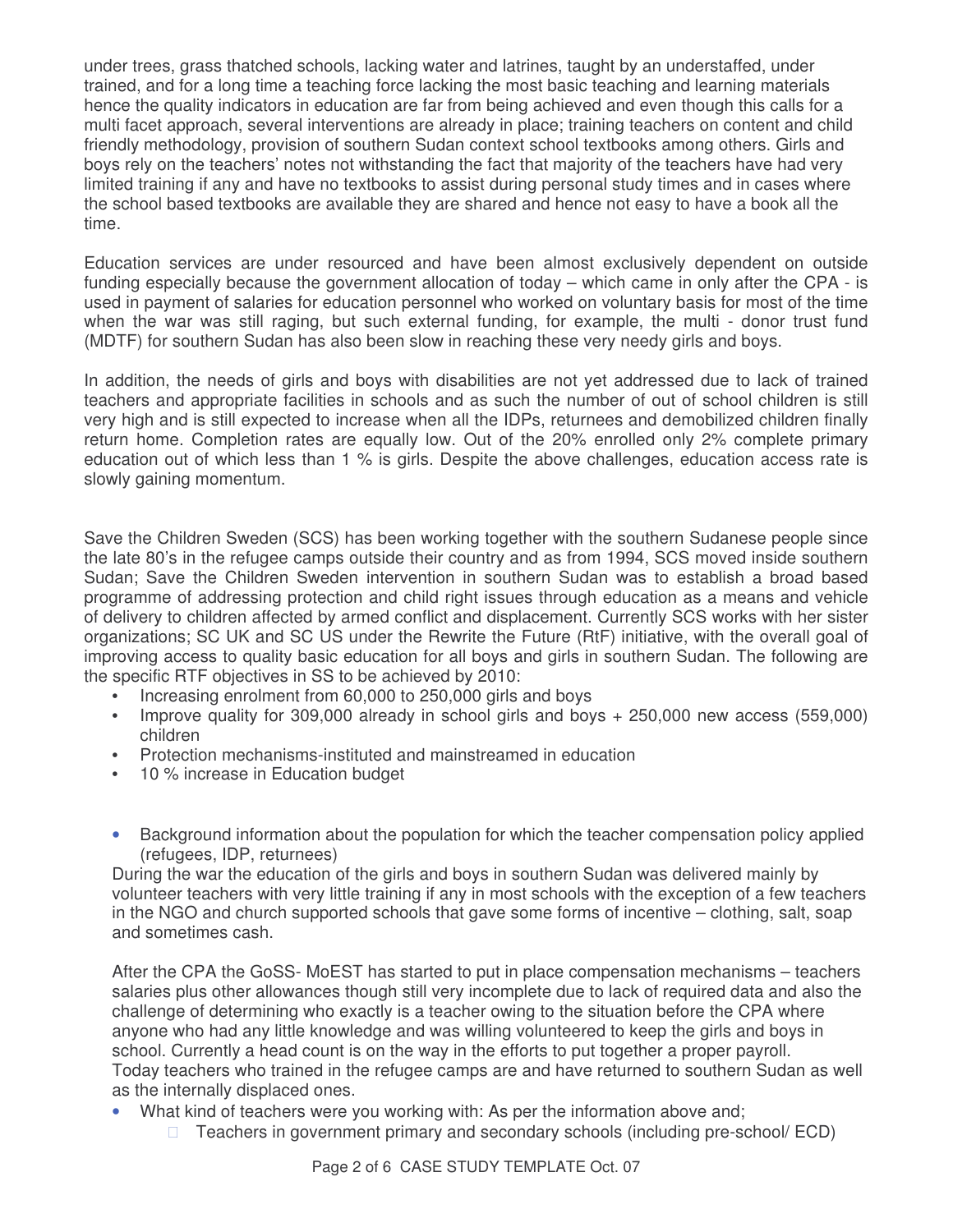Teachers in government supported non-formal education programs/ learning centres etc Teachers in NGO supported schools aligned with the government system Teachers in NGO/ community supported non-formal education programs/ learning centres Teachers with or without formal teaching qualifications

Headteachers and classroom assistants

Volunteer teachers and Para-professionals

Other: \_\_\_\_\_\_\_\_\_\_\_\_\_\_\_\_\_\_\_\_\_\_\_\_\_\_\_\_\_\_\_\_\_\_\_\_\_\_\_\_\_\_\_\_\_\_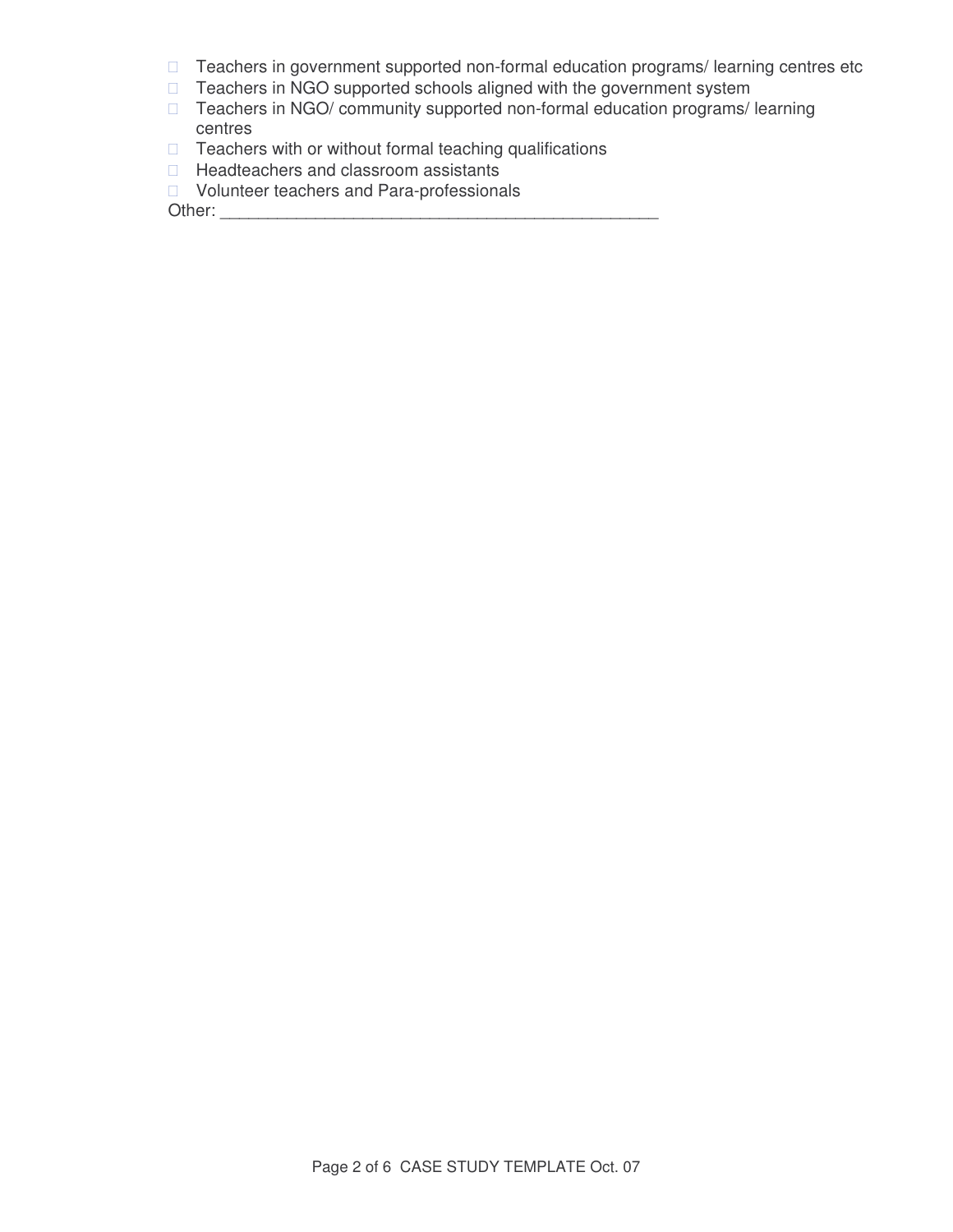### **Teacher Compensation**

Please describe your teacher compensation experience, including:

In the absence of a functional government the communities took it upon themselves to "motivate" the teachers who volunteered through such things as farm produce – maize, millet, beans, goats or even chicken, this was arranged through the PTAs and community support groups.

During the most severe hunger gaps the teachers were included in the school feeding program provided by the world food program.

On the part of the NGO and church supported schools the teachers were paid directly by those supporting the particular school

After the CPA the GoSS has taken to paying the salaries of teachers in public schools through the MoEST with the church owned schools still continuing to pay the teachers in those particular schools – the GoSS at the national level sends money to the education ministries at the state level for payment for teachers, this process is however marred by a lot of challenges and it might take sometime before there is a proper payroll for teachers – due to lack of proper documentation and procedures.

- Who are/were the key actors and what is/was their sphere of responsibilities with regard to the compensation of teachers?
- How did the money get dispersed? How was accountability assured? How were issues of corruption addressed?
- Were there specific donor strategies and funding mechanisms put in place? If so, what approaches were taken and how were these implemented?
- Were there specific government structures and/or policies around teacher compensation? If so, how were these communicated and implemented?
- Was the community engaged in and encouraged to support the teacher compensation effort? If so, what approaches were taken to engage the community and what role(s) did they take to support the teacher compensation effort?
- What were some of the challenges you faced in compensating teachers, and how did you overcome those challenges?
- Were there any tools that you used in this work? If so, please describe them and attach a copy if possible.
- Please share any lessons learnt / outcomes / good practices resulting from this experience.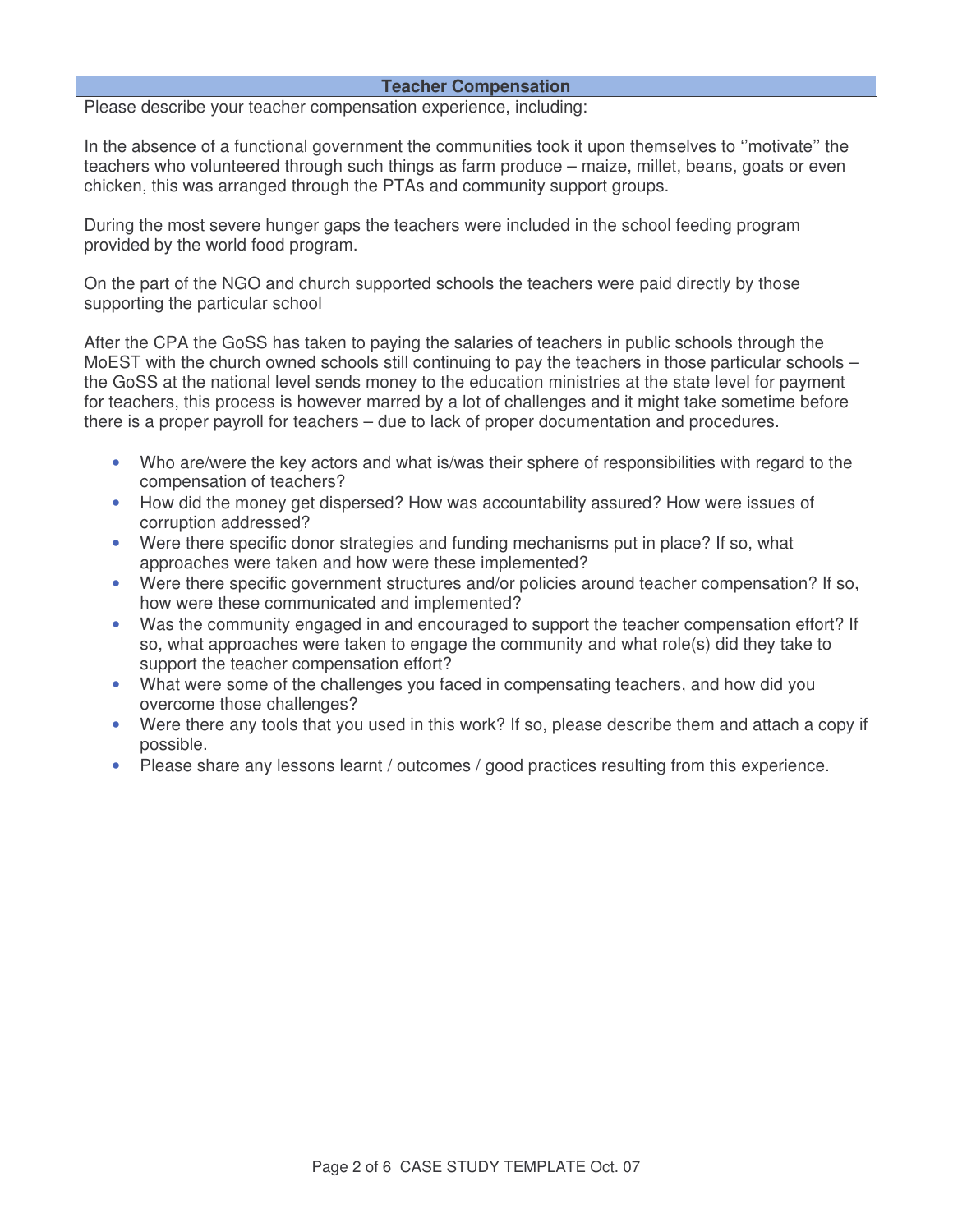#### **Policy and Coordination**

Please describe the policy and coordination elements of your teacher compensation experience. For instance:

The MoEST and all other education actors are joining together to carry out the head count on teachers as a start to establishing a payroll

The southern Sudan education act which is in its 2<sup>nd</sup> draft has a section on teachers and looks at the complete process from being recruited to conditions of work to retirement.

The teacher training curriculum is in its last phases and support has been pledged through the MDTF in southern Sudan

- Who are/were the key actors and what is/was their sphere of responsibilities with respect to policy and coordination?
- Did you advocate for equitable teacher compensation? If so, describe the process and outcomes:
- Did you engage/ work with the government from the start of the process?
- Did you engage/ work with local or international donors during the process?
- How did you engage/ work with these other actors and ensure coordination?
- What were some of the challenges you faced in developing policy and ensuring coordination, and how did you overcome those challenges?
- Were there any tools that you used in this work? If so, please describe them and attach a copy if possible.
- Please share any lessons learnt / outcomes / good practices resulting from this experience.